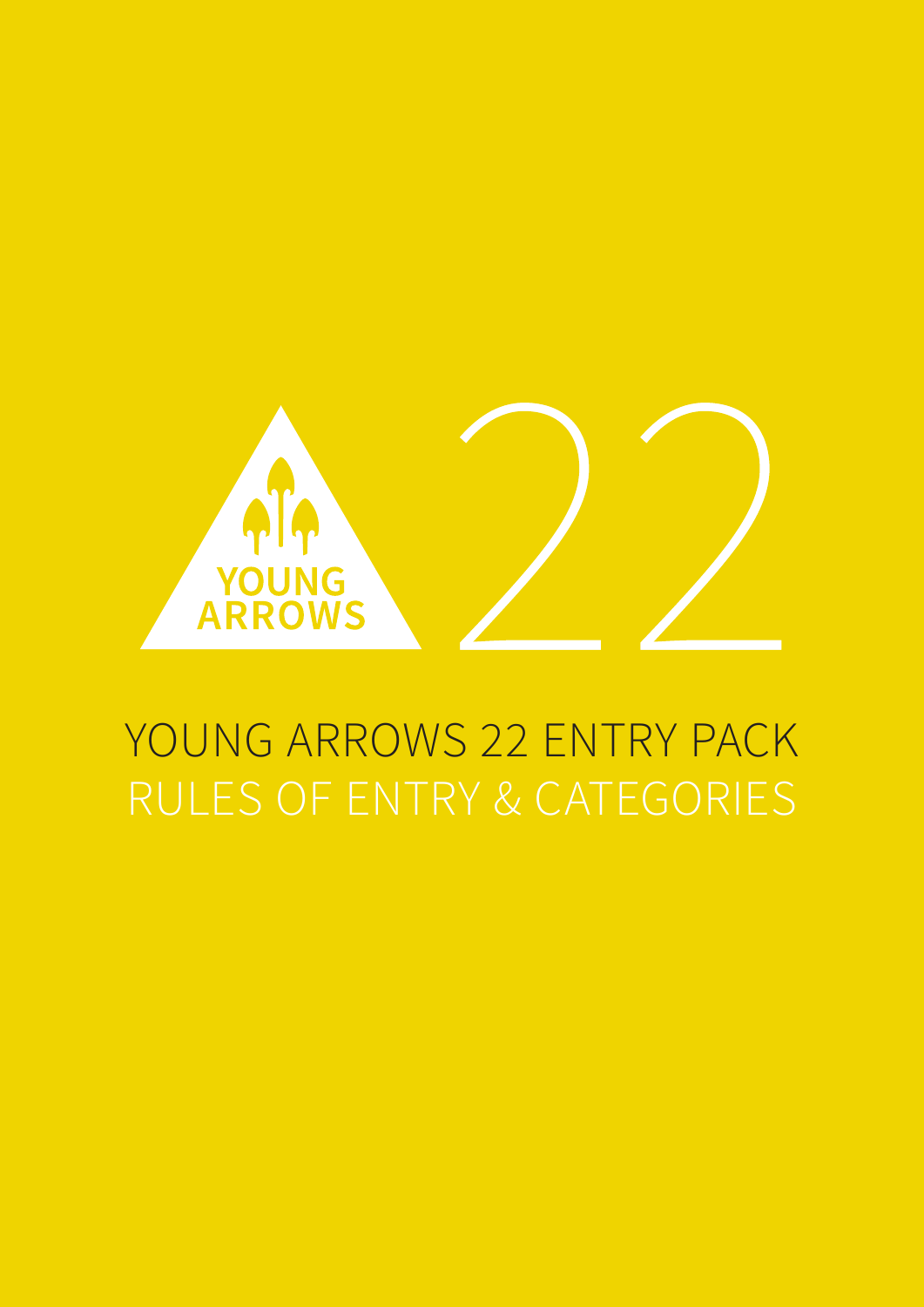

A **BRITISH ARROWS** INITIATIVE

Recognising and rewarding new talent is at the heart of the British Arrows' mission as it launches the **YOUNG ARROWS** initiative, a brand new awards show highlighting the finest upcoming talents in British moving image advertising.

The future of the industry is in their hands.

> **CLARE DONALD & JANI GUEST** BRITISH ARROWS CO-CHAIRS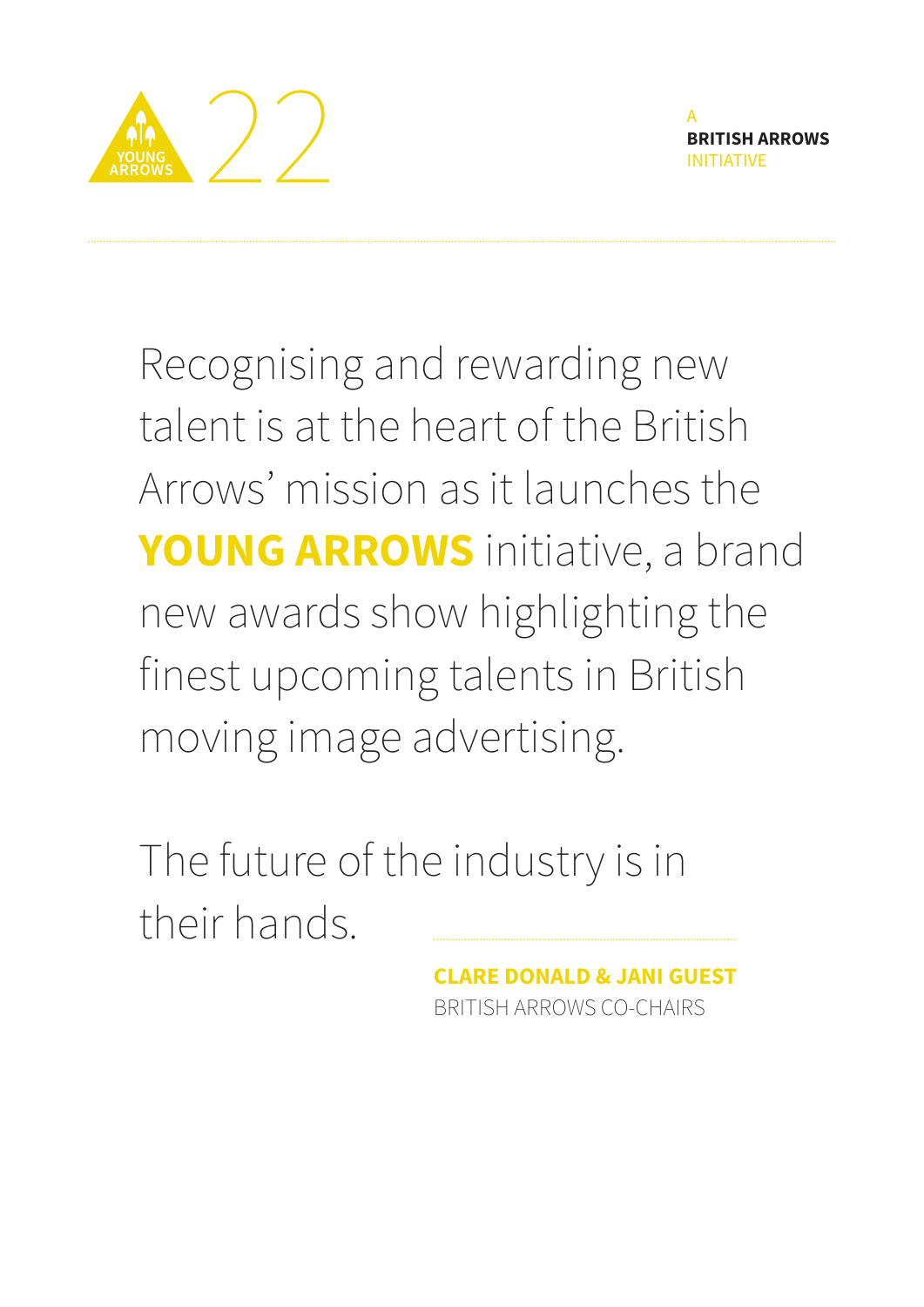



# **YOUNG ARROWS RULES OF ENTRY 2022**

By entering The British Arrows Young Arrows 2022 you agree to the Rules of Entry below.

We strongly advise entrants to call the British Arrows office, on 0207 734 6962, if you have any questions during the entry process as once the entry has been finalised it cannot be refunded.

# **ENTRY DATES**

| <b>EARLY BIRD*</b><br>(4 weeks) | <b>OPENS:</b><br>CLOSES:                                                                                    | Wed 1st June 2022<br>Wed 29th June 2022 | 10:00 |
|---------------------------------|-------------------------------------------------------------------------------------------------------------|-----------------------------------------|-------|
|                                 | * A DISCOUNT OF 10% IS APPLIED DURING THIS PERIOD                                                           |                                         |       |
| <b>STANDARD</b>                 | OPENS:                                                                                                      | Thur 30th June 2022                     |       |
| (6 weeks)                       | CLOSES:                                                                                                     | Wed 10th August 2022                    |       |
| LATE**                          | <b>OPENS:</b>                                                                                               | Thur 11th August 2022                   |       |
| (3 weeks)                       | CLOSES:                                                                                                     | Fri 2nd September 2022                  | 18:00 |
|                                 | ** AN ADDITIONAL £20 PER ENTRY IS APPLIED DURING THIS PERIOD<br>NO EXTENSIONS TO THIS DEADLINE ARE POSSIBLE |                                         |       |

**FEES** (ALL PRICES ARE QUOTED WITHOUT VAT)

- **£95** per entry
- **Early Bird 10% discount** per entry
- Late entry **+£20** per entry
- Student Category entries **Free of charge**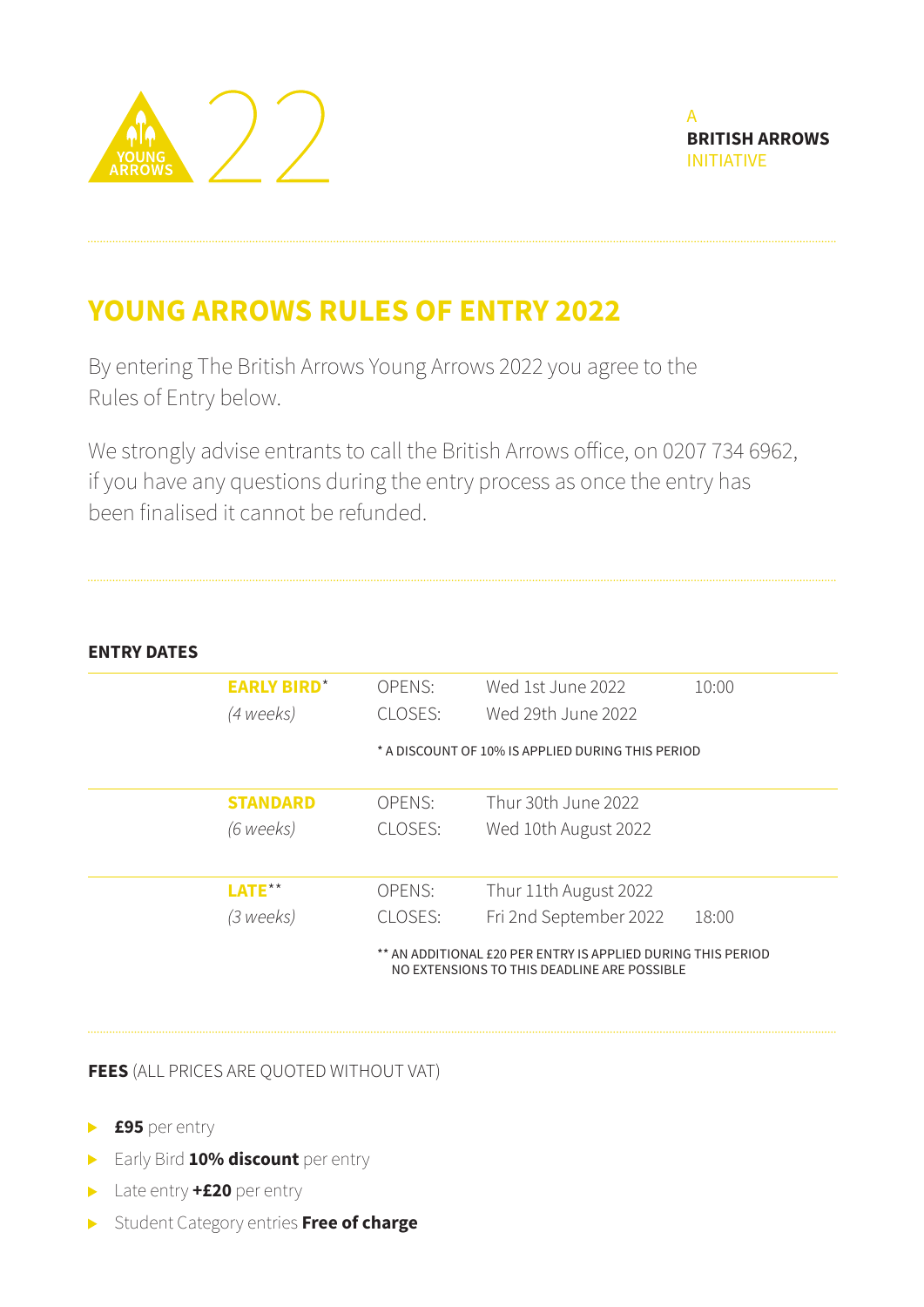# **ELIGIBILITY**

Content previously entered into the British Arrows 21|22 Young Arrows categories in any form, is not eligible. Content entered into any other 21|22 categories remains eligible if other criteria is met.

- $\triangleright$  The nominee is British or a permanent resident in the UK, OR the content was made by the UK-based office of the company for whom they work. For the Student Commecial Category the piece of work does not need to have had paid-for-media and must have not previously aired.
- $\triangleright$  The nominee must not have worked for longer than 2 years in this role when the content was first aired/published.
- ▶ The content was aired/published to a UK audience using paid-for media or paid-for commissioned work created for a brand or company. We will not accept work only created for the entrant's own social channels or website.
- Only the aired or published version is eligible. Director's cuts, music promos and trailers for television programmes (which contain actual programming material) are NOT eligible. Work must not be altered for submission purposes.
- All linear content entered must have been approved for broadcast where necessary by governing bodies such as Clearcast or BBFC. Legal subtitles needed for broadcast approval cannot be removed from the content entered into the awards. In the event of a dispute, you might be asked to show evidence of approval documentation. Where regulatory bodies have requested changes to be made to any content - either prior to or after transmission - only the amended version may be entered. Any version which has been precluded or excluded from transmission by a regulatory body is thereafter considered ineligible.
- British Arrows does not stipulate a minimum number of paid for placements for an entry to become acceptable but the jury may ask.
- The content was aired/published for the first time between 1st June 2021 and 31st May 2022.
- An agency or production company can nominate an individual for a piece of work they contributed to prior to being signed with the company, but the original agency or production company who produced the entry must be credited.
- ▶ These awards are only eligible to advertising/branded content; music videos and short films are not eligible.

ALL FINAL ELIGIBILITY DECISIONS REST WITH THE JURY AND NO DISCUSSIONS AROUND THEIR DECISIONS WILL BE ENTERED INTO WITH ANY ENTRANT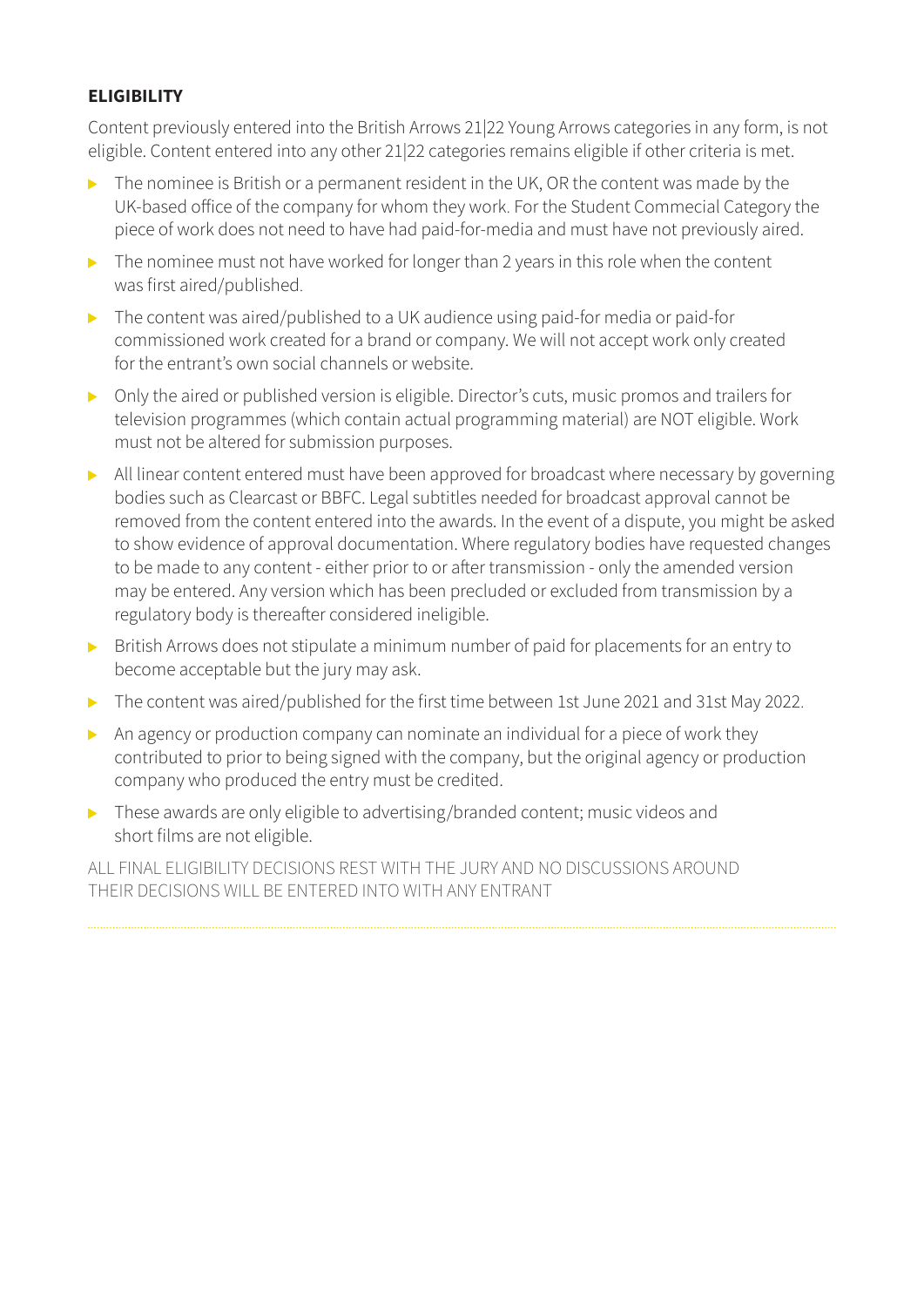#### **PERMISSIONS**

By entering the awards, entrants grant permission for British Arrows to:

- ▶ Open, view, download, copy, show, distribute or otherwise use your entry for the purposes of judging, presenting and promoting the activities of British Arrows, in any way we reasonably deem necessary, in the UK and/or other territories throughout the world, whether those activities are undertaken by British Arrows or by a third party authorised by us.
- $\triangleright$  Use your entry in the original format in which it is submitted to us (and/or in any other format), in any mode and/or by any medium we deem reasonably necessary for the permitted purpose set out above.
- $\triangleright$  Use your entry, with or without charge, either in public or in private.

By entering these awards the entrant agrees to hold British Arrows harmless of any claims made against them connected to their use of the entry in accordance with the permissions set out above.

By entering these awards the entrant confirms that they have sought and gained permission from the content owner to submit the commercial or content to the British Arrows for awards consideration.

# **ENTRIES**

Entries can come from the advertiser, the advertising agency, the production company, the post-production company, the audio company or a freelancer or individual involved in the creation or production of the entry.

Any content over 3 minutes in length will be viewed in full by all the judges independently online prior to the group judging days. During the group judging days we will play up to 2 minutes of each shortlisted entry as a reminder for the judges before discussion and voting to determine the winning content.

Duplicate entries will only be judged once. We do not give refunds for duplicate entries so encourage entrants to liaise with other involved companies prior to submitting your entry.

# **CATEGORIES**

You can enter the same content into more than one category if applicable. Awards will be given in every valid category at the jury's discretion.

Each category must achieve a minimum number of 4 entries. If a category does not achieve the minimum number of entries, The British Arrows team will contact the entrant prior to judging and allow them to:

- $\triangleright$  transfer their entry into another category.
- $\triangleright$  withdraw their entry and receive a full refund.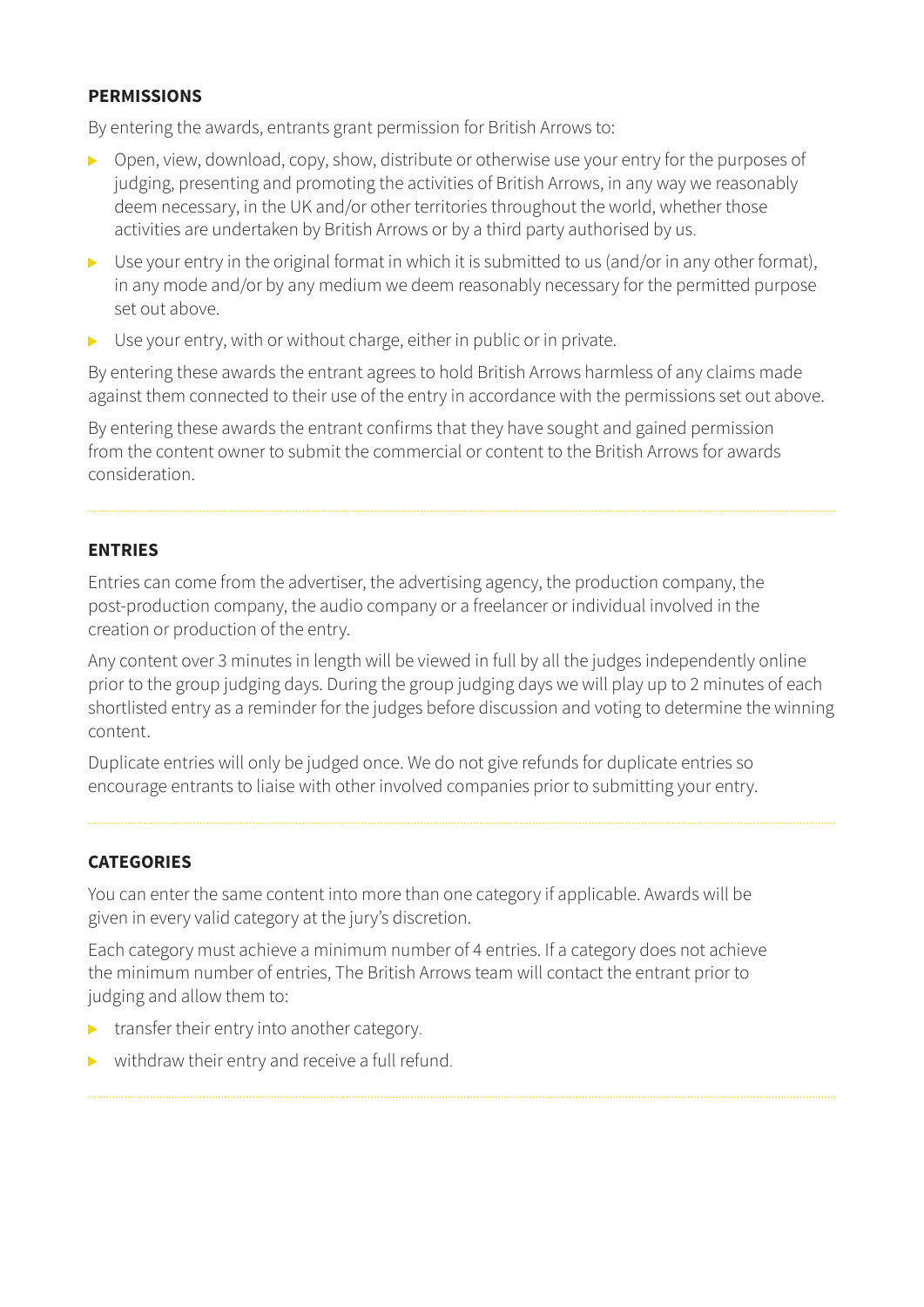#### **ACCEPTED MEDIUMS**

The following mediums will be accepted for entries into The Young Arrows 2022. When you enter, you will be asked to state which medium/s your entry was created for.

TV ONLINE CINEMA OUT OF HOME MOBILE<sub></sub> IN-FLIGHT REAL TIME

# **SUBMISSION INFORMATION AND TECHNICAL SPECIFICATIONS FOR ENTRIES**

| MAXIMUM FILE SIZE | 350MB            |
|-------------------|------------------|
| <b>RESOLUTION</b> | HD 1920 x 1080   |
| <b>CODEC</b>      | H264 Progressive |
| SOUND             | AAC 44KHz        |
| FII F TYPF        | .mov or .mp4     |

All content entered must be anonymous. Your media (including any supporting film or PDF) will be rejected if it does not also comply with the following guidelines:

- $\triangleright$  No slates.
- $\triangleright$  No logos (except the brand being advertised).
- ▶ No names of nominees, production personnel, companies or job titles in text or VO.
- No recognisable people or nominees on screen or identifiable in VO.
- ▶ No on-screen credits any credits must be blurred, redacted or removed.

#### **PAYMENT**

Entries will not be judged without payment. All payments must be received in full by Friday 16th September.

British Arrows accepts payments via BACS and credit card. We no longer accept cheques.

# **JURY DECISIONS**

All jury decisions are final unless it is subsequently found that an entry has contravened the rules. In such cases, the Directors of British Arrows reserve the right to withdraw an award and the entering company will bear the full costs of any remedial actions deemed necessary by the Directors to maintain the integrity of the awards scheme.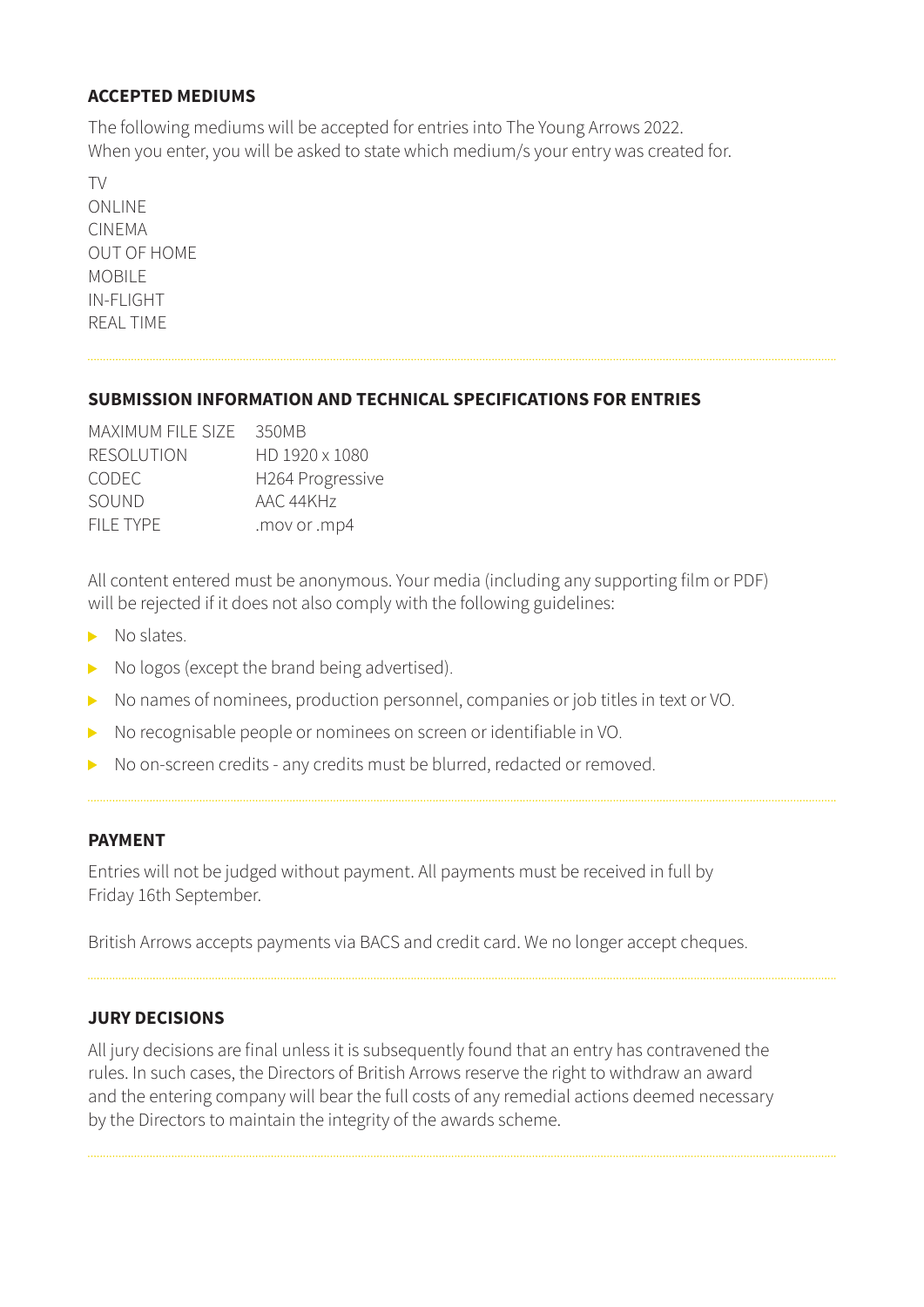# **CREDITS FOR SHORTLISTED CONTENT**

The credits you supply will be published in the book, engraved onto any awards, projected on the screens on the night and will be seen live on the website.

Please take the time to ensure all your credits are spelt correctly and the right people are credited. You might be charged if you make amends to your credits within a certain date prior to the show.

#### **AWARDS**

For all winning content, regardless of who enters and pays for the entry, there will be one award presented.

Duplicate awards can be ordered after the event at an additional cost. The engravings on any duplicate awards cannot be amended from the original.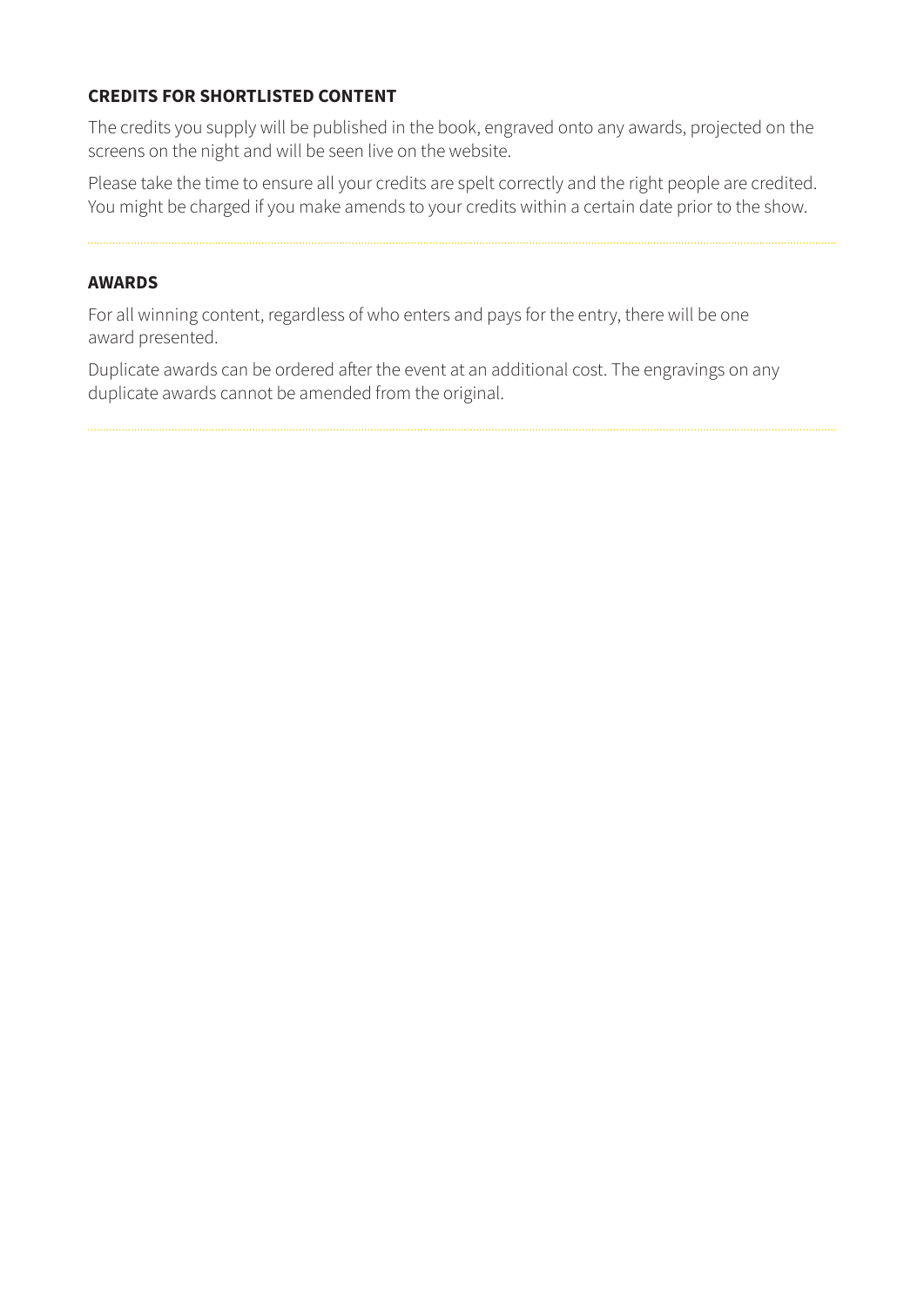



# **YOUNG ARROWS CATEGORIES 2022**

The Young Arrows awards will be presented to the best and brightest among the UK's emerging talents.

We will reward individual contributions to a piece of work, as we salute and celebrate the skill-set employed in the craft of the piece and the contribution and potential of the nominee.

For any questions, please call the British Arrows office on 0207 734 6962. We're here to help!

# **AGENCY PRODUCER**

- This award will go to an individual who has shown the highest standards of agency production. The combination of organisational 'make it happen' skills, diplomacy, and creative insight and influence are critical to the success of an agency producer.
- $\triangleright$  The jury will be assessing the quality of the film submission, and will also consider written testimonial as to the impact of the nominee and their contribution.

MANDATORY SUPPORTING STATEMENT

Please provide a written endorsement from the Head of Production, CCO or ECD (500 words max).

# OPTIONAL SUPPORTING STATEMENT

 $\triangleright$  Please provide an endorsement from another senior executive involved in this project(s) eg. Production Company EP, Post House or Client.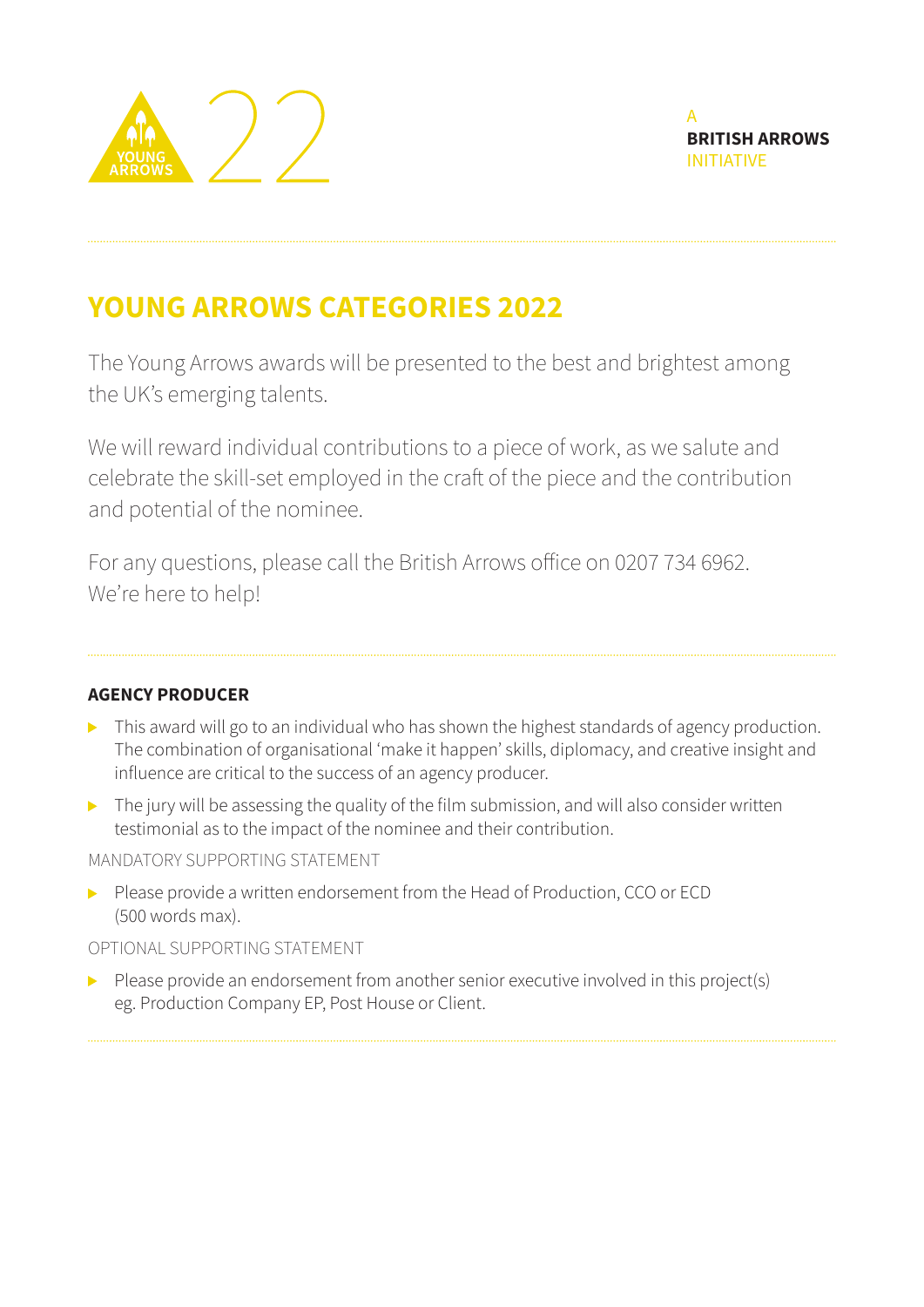# **ANIMATION: 2D, STOP MOTION & CGI**

- $\triangleright$  The award goes to the nominated animator.
- This award is for the craft of 2D, stop-motion animation, CGI or any animated post-technique utilised as the hero creative technique in the film. This can encompass many disciplines; hand drawn frame-by-frame, physical stopframe animation, CGI stopframe animation, puppetry, photoreal or stylised CGI. The animation style may vary from character-based or non-character, real-world or stylised animation, creature or object, FX-based or hard-surface. The winning animation may live within a fully CGI environment or within live action plates. This is a software agnostic award and the winning animator may have used a mixture of techniques and/or software to achieve the final images. This could range from (but not limited to) Flash, Houdini, Maya, After Effects or Cinema4D. The craft must demonstrate a mixture of brilliant execution on a technical and creative level.

MANDATORY SUPPORTING FILM DEMONSTRATING THE NOMINEE'S CONTRIBUTION TO THE OVERALL FILM

- An Animation artist's shot break down or a 'making of' support film no longer than 2 minutes, showing the animation techniques clearly defining the task(s) completed by the artists themselves. If you require a guide to this, please contact the British Arrows office.
- ▶ No entrant logos, credits, in-vision or recognisable voice-over from the entrant or makers of the commercial.

#### **CINEMATOGRAPHY**

▶ The jury will be looking at everything from camera work and shot composition to shooting style, lighting and technique.

# **COLOURIST**

- $\triangleright$  This award is for outstanding achievement in the use of colour in a commercial.
- $\triangleright$  The jury will be considering all aspects of the craft and looking for a flawless piece of work that is both visually arresting and individual in style.
- On the entry site you will also be asked to state what camera was used i.e. film or digital.

#### MANDATORY SUPPORTING FILM

- The supporting film has to be a FULL IMAGE SIDE BY SIDE with BEFORE on the left and AFTER on the right.
- For BEFORE, the LUT must be a Rec 709 and not a Log file.
- If the jury feel that the BEFORE has been altered to enhance the AFTER, the entry will be disqualified.
- ▶ No entrant logos, credits, in-vision or recognisable voice-over from the entrant or makers of the commercial.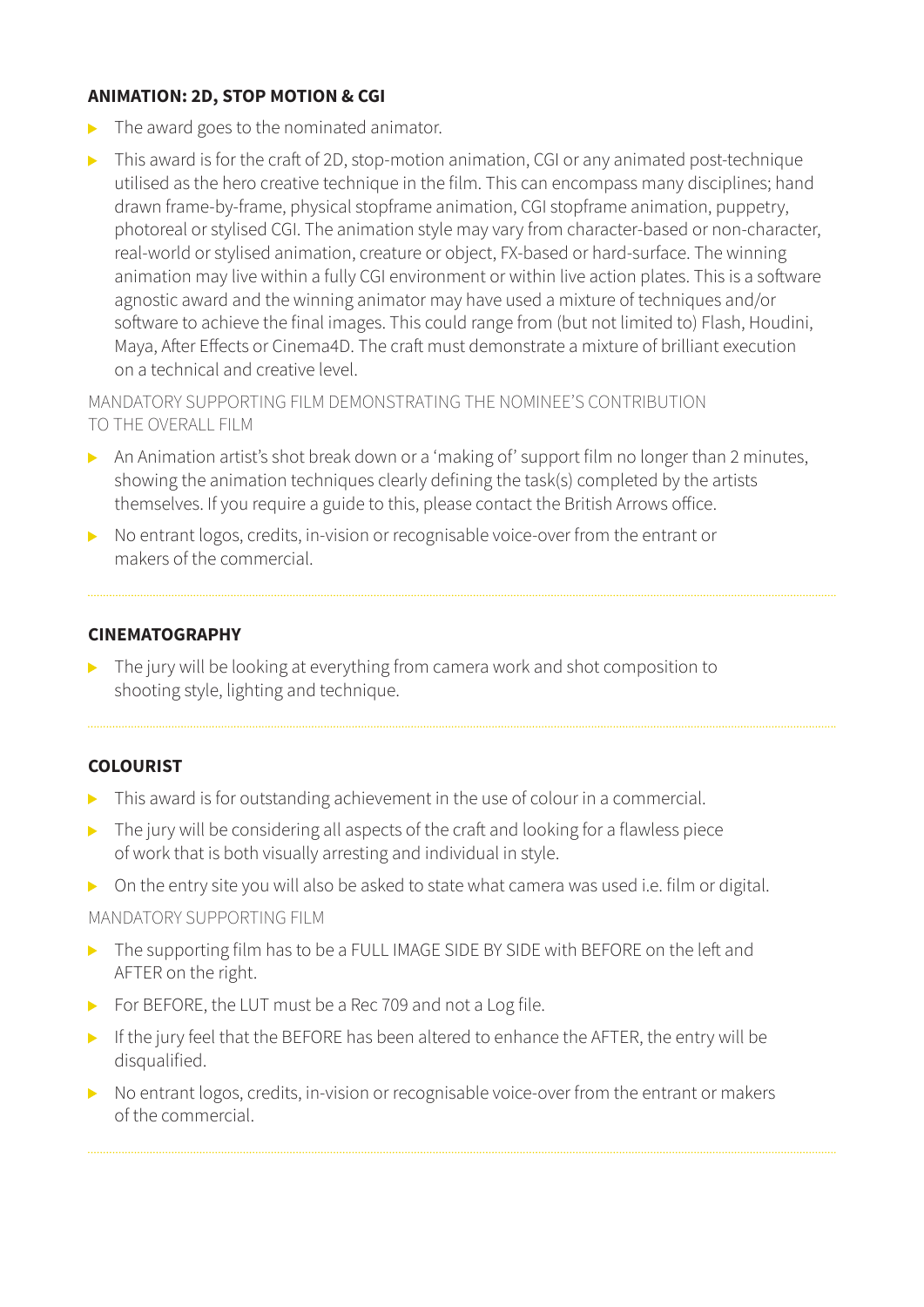#### **CREATIVE TEAM**

- This award will presented to the individual or team who have delivered an outstanding creative idea(s). The jury will be looking for originality, ground-breaking ideas and challenging thinking. You may enter up to 3 pieces of work, these could either be three executions of one campaign, or three separate ideas for different campaigns or brands. The main film will be the version used for in person judging and on awards night if it wins. From a writing perspective the jury will be assessing plot, character, dialogue and voice-over. From an art direction perspective work submitted should demonstrate a high levels of craft in the execution.
- $\triangleright$  Please note that an award-winning script does not necessarily have to include dialogue or voice-over.

#### MANDATORY SUPPORTING STATEMENT

Please provide an endorsement from the Executive Creative Director or the Chief Creative Officer (500 words max). Please keep this anonymous as all judging is carried out blind with no credits.

#### OPTIONAL SUPPORTING STATEMENT

 $\triangleright$  Please provide an endorsement from another senior executive involved in this project(s) eg. Production Company EP, Post House or Client.

#### **DIRECTOR**

SUBMIT UP TO 3 PIECES OF WORK, NOT A SHOWREEL

 $\triangleright$  Please enter your preferred piece of work as the main film in your entry. This will be the version used during the in person judging and shown on the awards night should it win.

#### LIVE-ACTION ENTRIES

The jury will consider all aspects of the director's craft Including set design, location, wardrobe, shooting and post production.

#### ANIMATED ENTRIES

 $\blacktriangleright$  The jury will consider all aspects of the director's craft which are specific to animation namely: design, style, technique, composition, characterisation (where appropriate), animation specific communication of the brief and direction of production and/or post-production.

#### **EDITING**

- $\blacktriangleright$  The award goes to the editor.
- $\triangleright$  The jury will be considering all aspects of the craft including pace, timing, storytelling, flow, visual treatment, effects and audio.

#### **MUSIC SUPERVISION**

- The award goes to the individual that sourced and supervised the music.
- The jury will be looking for excellence and creativity in the craft of supervision.  $\blacktriangleright$
- This awards a re-recorded, edited, adapted or synced piece of existing music that complements and enhances the narrative and visual content.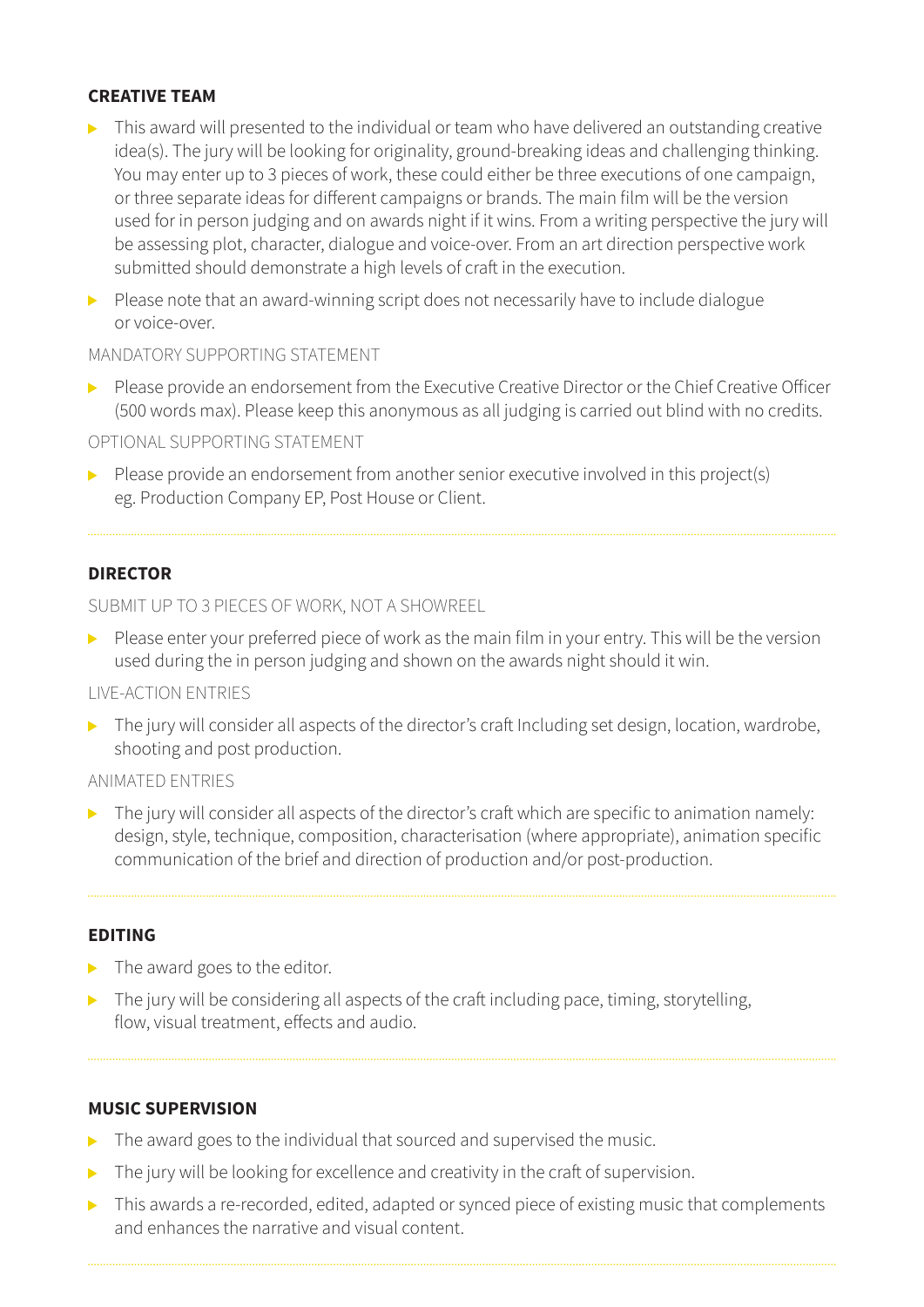# **ORIGINAL COMPOSITION**

- $\triangleright$  This award goes to the composer of an entirely original and bespoke piece of music commissioned to compliment and elevate the narrative and visual content.
- $\triangleright$  The jury will be listening for technical excellence and originality.

# **POST PRODUCTION PRODUCER**

- $\triangleright$  This award recognises excellence in organising and running the post production elements of a demanding production and can be a producer working in any craft discipline eg editing, sound, animation etc.
- $\triangleright$  The jury will be assessing how the producer overcame technical, financial or organisational challenges in the production of a single piece of work.

MANDATORY SUPPORTING STATEMENT

Please provide an endorsement from the EP or other senior executive within the organisation (500 words max).

OPTIONAL SUPPORTING STATEMENT

 $\triangleright$  Please provide an endorsement from another senior executive involved in this project(s) eg. Production Company EP, Post House or Client.

# **PRODUCTION COMPANY PRODUCER**

- $\triangleright$  The award recognises excellence in organising and running a demanding production and overcoming technical, financial or organisational challenges in the production of a single piece of work.
- **This category is also open to Project Managers who fulfill the eligibility criteria.**

# MANDATORY SUPPORTING STATEMENT

 $\triangleright$  Please provide an endorsement from the EP or other senior executive within the organisation (500 words max).

OPTIONAL SUPPORTING STATEMENT

 $\triangleright$  Please provide an endorsement from another senior executive involved in this project(s) eg. Production Company EP, Post House or Client.

# **PRODUCTION DESIGN**

- $\blacktriangleright$  The award goes to the production designer.
- The jury will be looking at how the production design has brought the piece to life. This can be everything from location, set design and model making to innovative ideas that add value and contribute to the production of a stunning piece of film.

# **SOUND DESIGN**

- $\triangleright$  This award is for technical excellence and creativity in the craft of sound design.
- ▶ The jury will be listening for music editing, SFX, foley, ADR, voice over and the overall cohesion of the audio mix. Entries that stand out will include the creative use of sound design enhancing the narrative of the film.